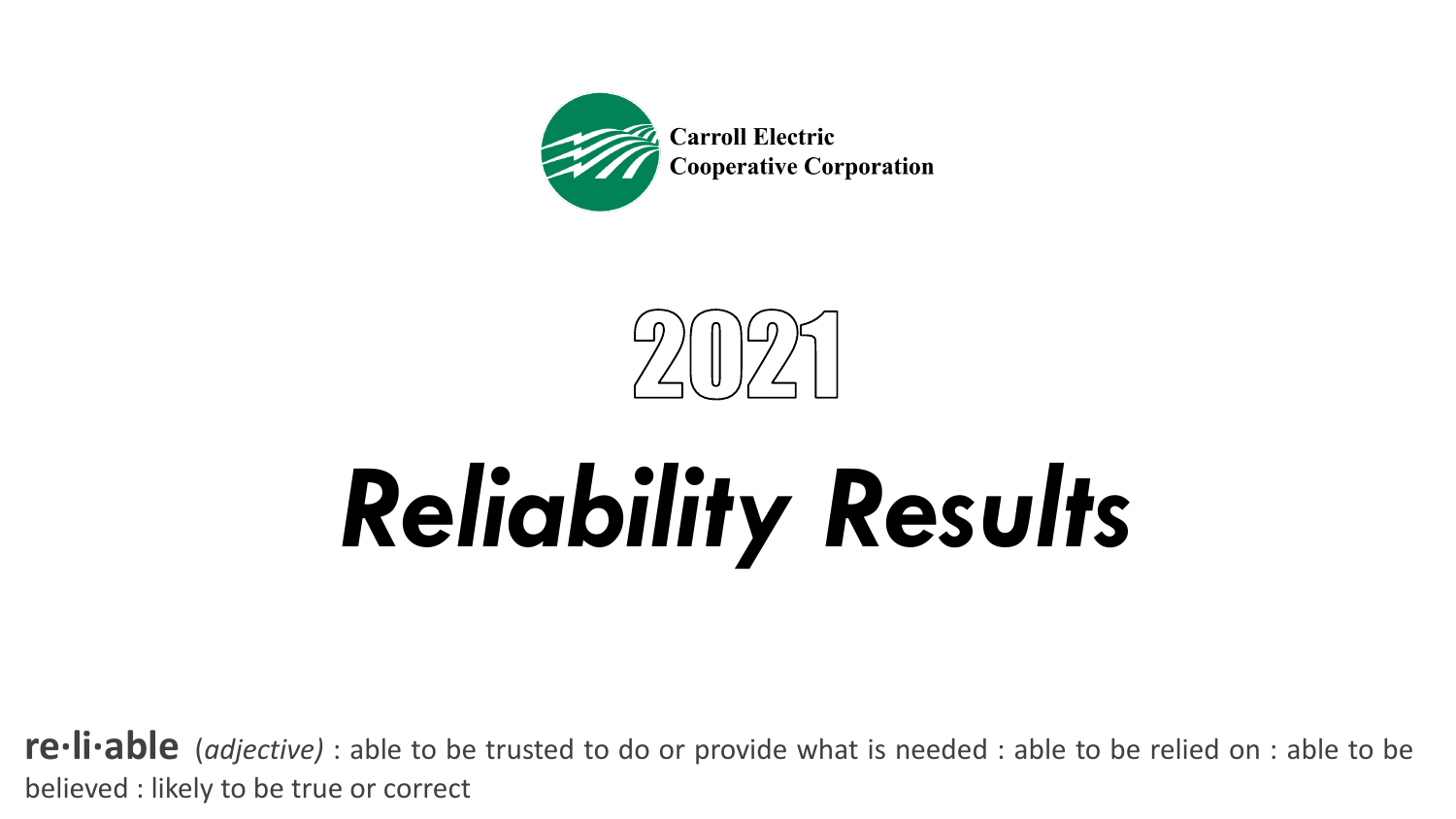

*Comparisons*

How did Carroll Electric compare to its prior experience?



ALL EVENTS

|  |    | 2020 | 99.9794% |
|--|----|------|----------|
|  | 2. | 2015 | 99.9753% |
|  | 3. | 2016 | 99.9751% |

#### NORMAL EVENTS

|   | 2021 | 99.9902% |  |
|---|------|----------|--|
| N | 2019 | 99.9895% |  |
|   | 2018 | 99.9895% |  |



Normal events exclude major events and scheduled outages. A major event is an event that stressed the energy delivery system **Definition** Wormal events exclude major events and scheduled outages. A major event is an event that stressed the energy delivery system<br>beyond what is normally expected or anticipated, such as during severe weather or pr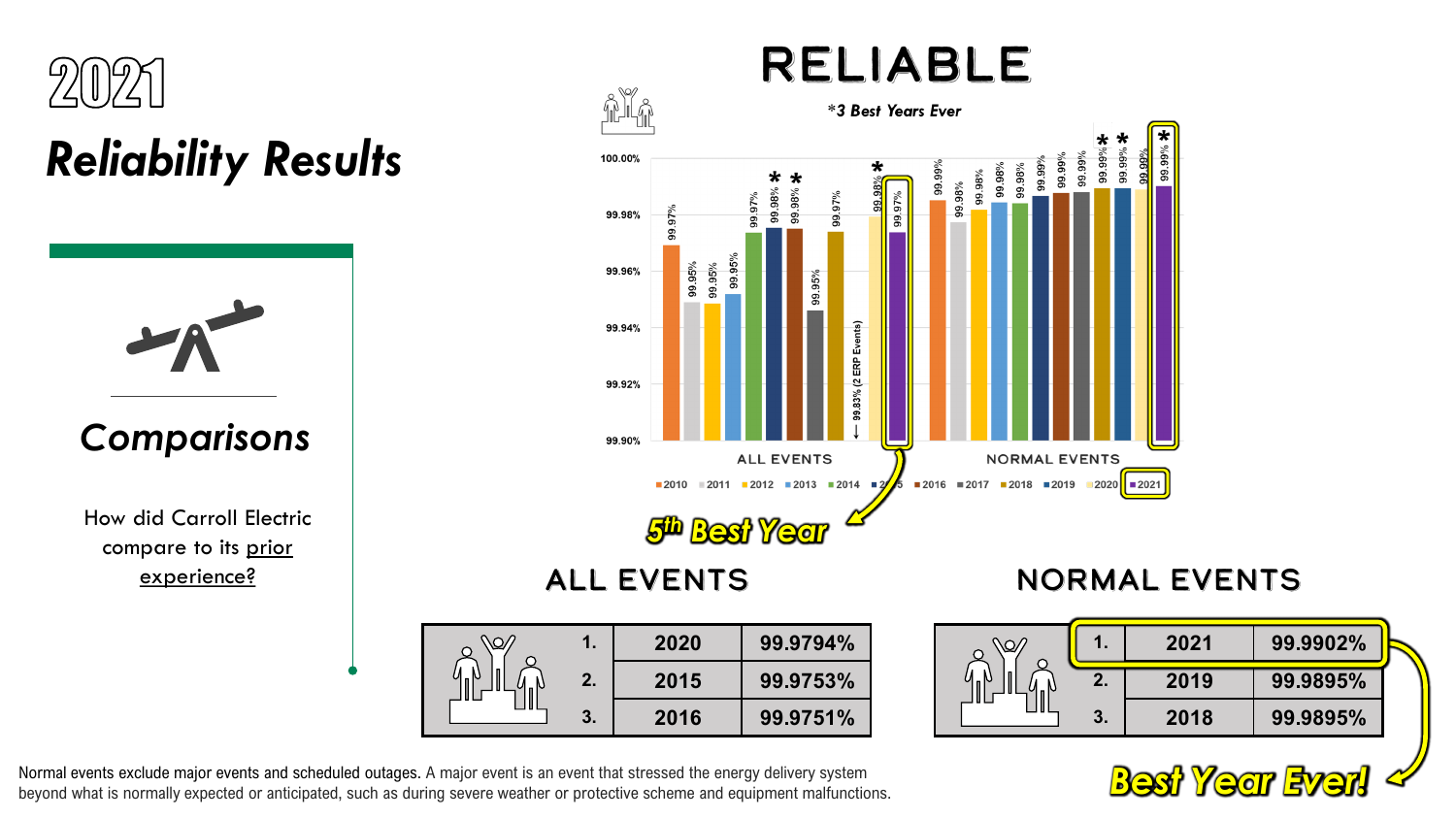

#### *Frequency*

How often do customers experience a sustained outage over the course of the year?



The *System Average Interruption Frequency Index* **(SAIFI)** indicates how often the average customer at Carroll Electric experienced a sustained outage over the course of a year.

*\*Normal events exclude major events and scheduled outages.*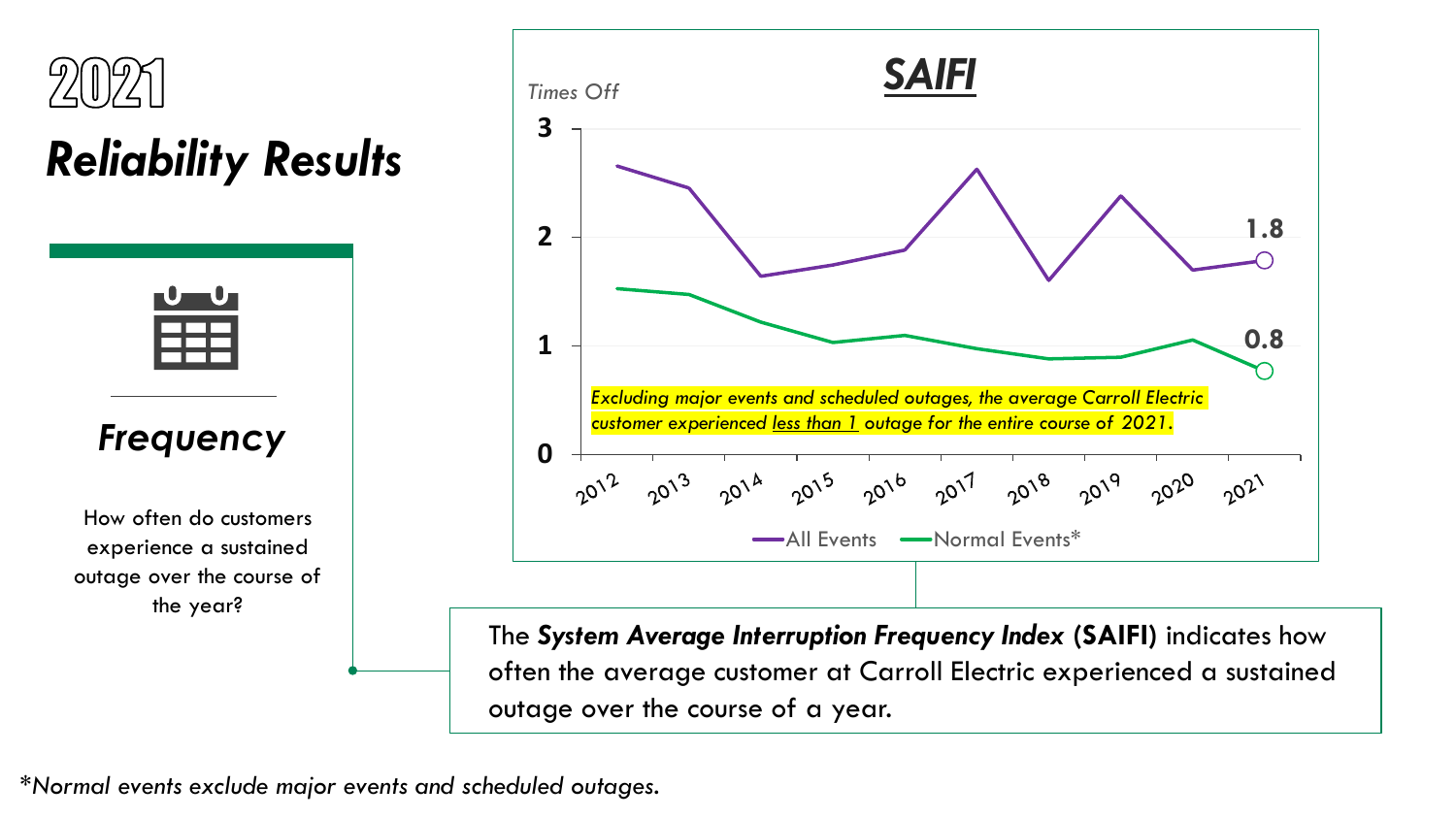

# *Duration*

How long do customers experience sustained outages over the course of the year?

### *System Average Interruption Duration Index Reliability Results*

#### *All Events*

*2 hours – 17 minutes*

#### *Normal Events\**

*51 minutes*

*Of the 8,760 hours available, the average Carroll Electric customer experienced just over 2 hours of service interruptions for the entire year.* 

*Reliable electric service was delivered 99.9739% of the time (our 5th best year).*

*Excluding major events and scheduled outages, the average Carroll Electric customer experienced less than 1 hour of service interruptions for the entire year.* 

*Reliable service was delivered under these conditions 99.9902% of the time, our best year ever!*

The *System Average Interruption Duration Index* **(SAIDI)** indicates the total duration the average customer at Carroll Electric experienced a sustained outage over the course of a year.

*\*Normal events exclude major events and scheduled outages.*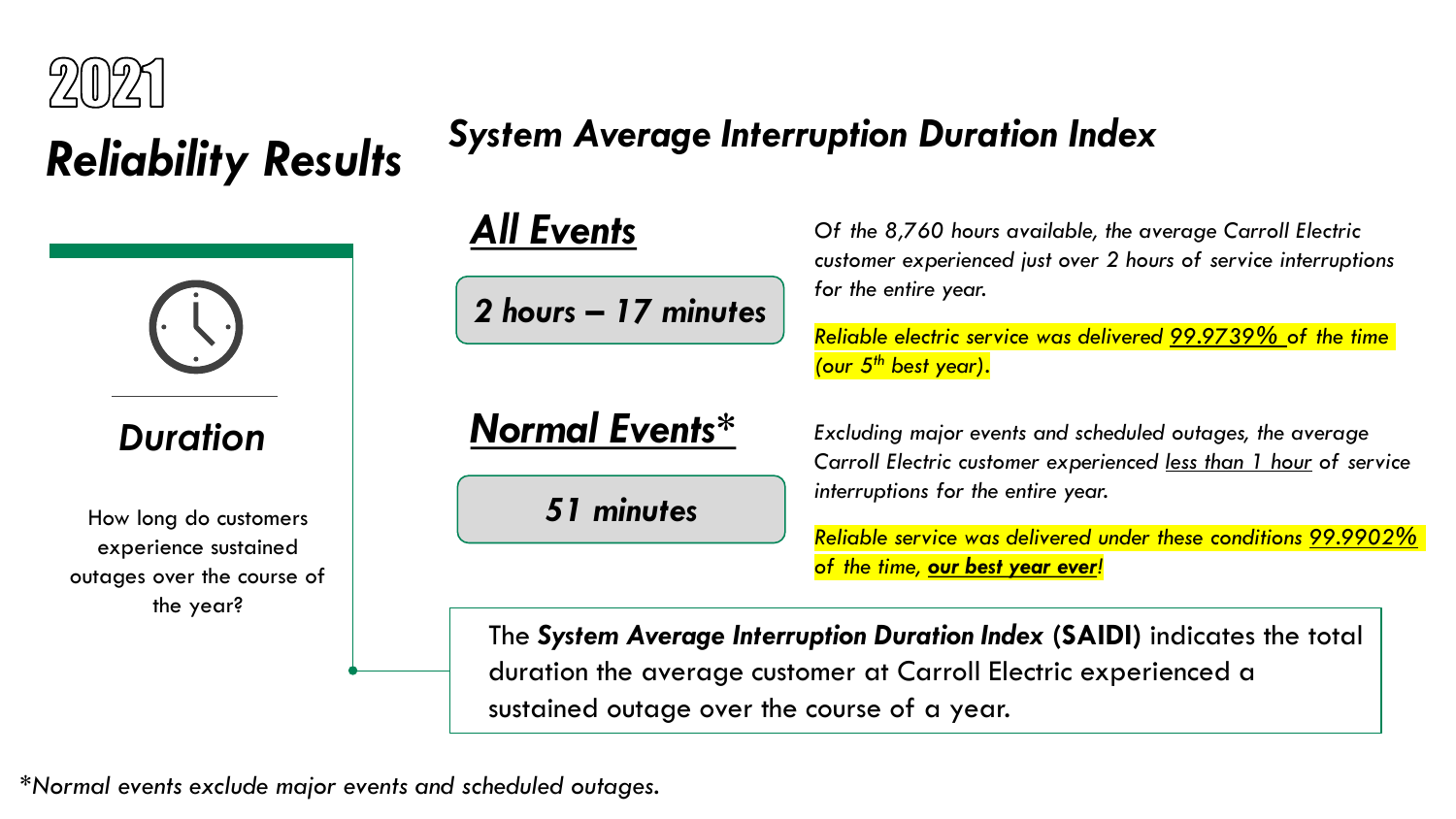



How long does it typically take Carroll Electric to restore power once an outage occurs?

#### *Outage Restoration Times*

Under normal conditions, it takes 66 minutes for line services to restore service once an outage occurs.

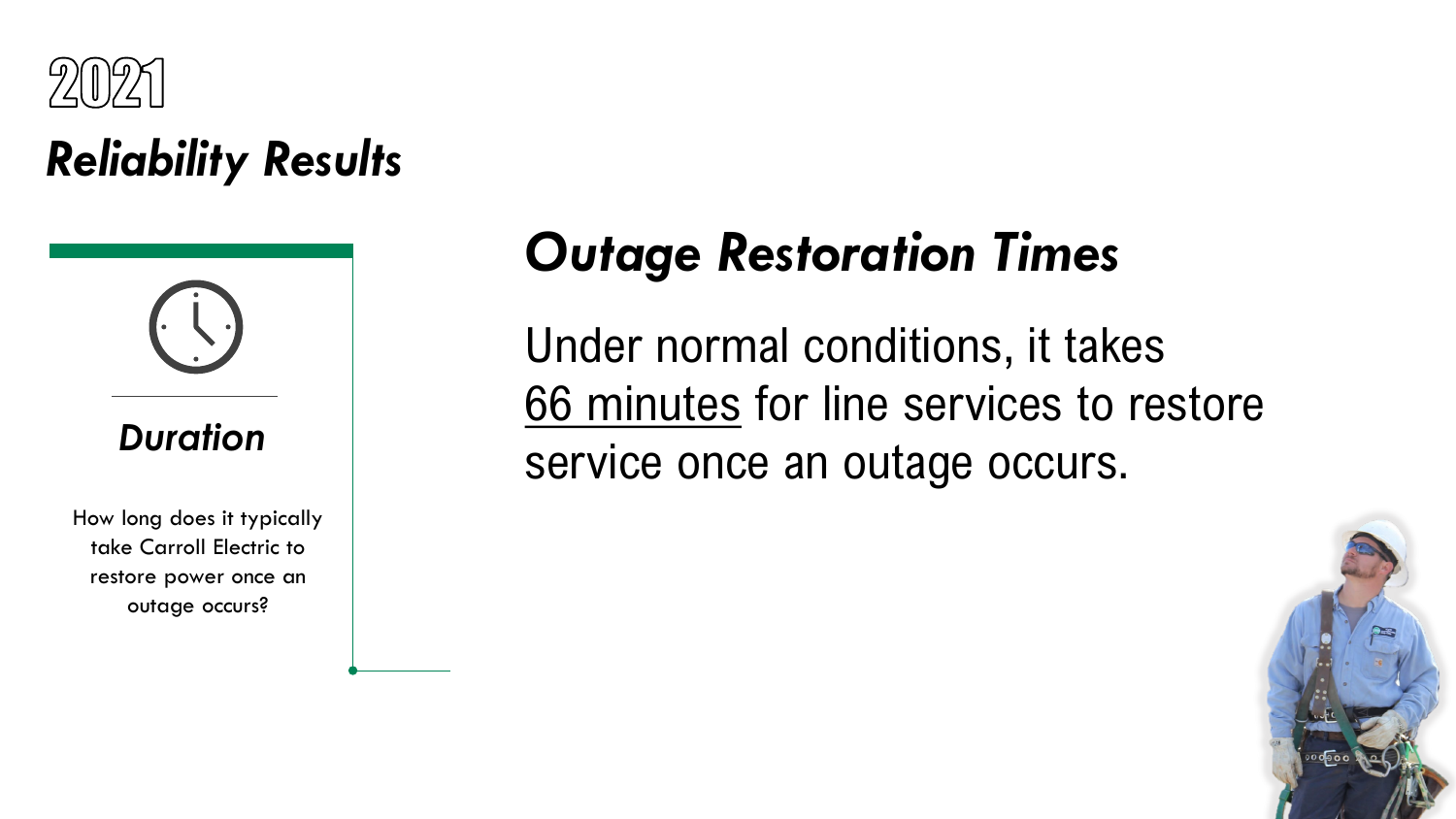



#### *Member Feedback*

How does the membership of Carrol Electric view the Cooperative's reliability performance?